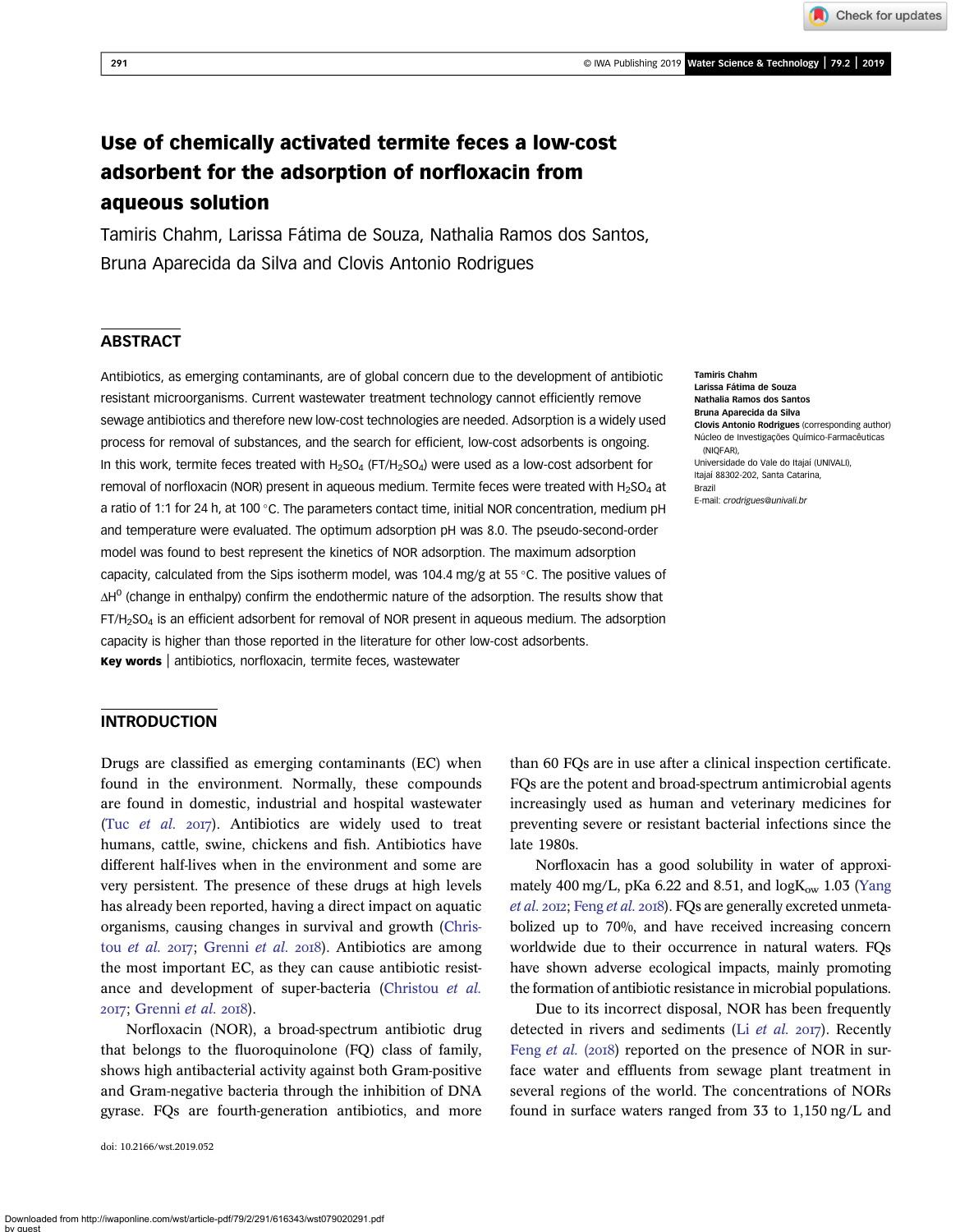effluents from 9.4 to 170 ng/L. These values varied greatly depending on the country (Riaz  $et$   $al.$  2018).

Most traditional wastewater treatment plants are not prepared for the removal of antibiotics, so treated effluent can carry a significant amount of these effluents into the environment. In this way, the removal of EC found in effluents has become the target of many researchers who work with environmental issues, especially those related to the aquatic environment (Barancheshme  $\&$  Munir 2018; [Turolla](#page-10-0) et al. 2018).

Among the various alternative effluent treatment systems, the adsorption process has been studied as the most viable alternative when the cost–benefit relation is taken into account (Gisi [et al.](#page-9-0)  $2016$ ). The adsorption process is simple and efficient, and is usually easy to implement and operate. The adsorption process may depend on several factors, including structural and physicochemical properties of the adsorbent surface (specific surface area (SSA), functional groups active, pHzc), and the conditions under which adsorption is carried out, such as pH, temperature, contact time, ionic strength and matrix nature [\(de Andrade](#page-9-0) *et al.* 2018).

A large variety of low-cost adsorbents were examined for their ability to remove EC from wastewater. Generally, the goal is to replace conventional adsorbents with low-cost activated carbons (agricultural or organic wastes). The use of these wastes as adsorbents will provide advantages in combating environmental pollution; firstly, the volume of waste can be partially reduced and, secondly, the low-cost adsorbents can reduce the wastewater pollution, at a reasonable cost. Organic residues used in the preparation of low-cost adsorbents include earthworm manure [\(Wang](#page-10-0) et al. 2017a,  $2017b$ ), silkworm feces [\(ElShafei](#page-9-0) *et al.*  $2014$ ), cow manure [\(Tzeng](#page-10-0) et al. 2016; [Idrees](#page-9-0) et al. 2018), yak manure [\(Wang &](#page-10-0) Liu 2018) termite feces [\(Debrassi & Rodrigues](#page-9-0) 2011), broiler cake [\(Lima](#page-9-0) et al. 2106), swine manure [\(Tsai & Chen](#page-10-0) 2013; [Fitz](#page-9-0)[gerald](#page-9-0) *et al.* 2015), and chicken manure ([Nguyen & Lee](#page-9-0) 2015; [Idrees](#page-9-0)  $et$  al. 2018; Yu  $et$  al. 2018).

Several authors have successfully studied a variety of low-cost adsorbents, which are effective and readily available in large quantities for the removal of wastewater NOR. These include Moringa oleifera pod husk ([Wuan](#page-10-0) [et al.](#page-9-0) 2016), cauliflower roots (Qin et al. 2017), potato stem and natural attapulgite (Li  $et$  al.  $2017$ ), corn stalks, reed stalks and willow branches [\(Wang](#page-10-0) et al.  $2017a$ ,  $2017b$ ), magnetic bamboo-based activated carbon (Peng [et al.](#page-9-0) 2018), Calotropis gigantea fiber (Yi [et al.](#page-10-0)  $20I8$ ), and coffee husks and rice ([Paredes-Laverde](#page-9-0) et al. 2018).

Our objective in this study was to determine the efficiency of NOR removal by termite feces that were activated by  $H_2SO_4$ , designated FT/ $H_2SO_4$ . The functional groups of the adsorbent were characterized by Fourier transform infrared (FTIR) spectroscopy, point of zero charge ( $pH_{pzc}$ ), SSA and Boehm titration. The effects of  $pH$  on NOR adsorption on  $FT/H_2SO_4$  were evaluated by kinetic and isothermal models to address the dominant driving force of NOR adsorption on  $FT/H_2SO_4$ . The thermodynamic parameters, and the interaction mechanism between the  $FT/H<sub>2</sub>SO<sub>4</sub>$  and NOR, were also evaluated. The method was optimized using the Box–Behnken experimental design with response surface methodology (RSM).

## EXPERIMENTAL

#### Material

#### Adsorbent preparation

The termite feces were collected in the biopolymer laboratory, washed with distilled water, and mixed with concentrated  $H_2SO_4$  at a 1:1 (w/w) ratio. They were then kept in a greenhouse for 24 h at 100 $\degree$ C. The residue was washed with distilled water until complete removal of H2SO4. The solid was oven dried, milled, and sieved and the fraction collected in a 180 mesh. This fraction was used in the experiments. The solid was designated  $FT/H_2SO_4$ .

#### Characterization of  $FT/H_2SO_4$

Morphological analysis of the particles was performed by scanning electron microscopy (SEM). The samples were previously fixed on double-sided tape and covered with colloidal gold. The scanning electron micrographs were obtained using a Philips XL-30 scanning electron microscope. The characterization of adsorbents by FTIR spectroscopy and thermogravimetric analysis (TGA) are described in detail in the Supplementary Material (available with the online version of this paper).

The pH<sub>pzc</sub> for the FT/H<sub>2</sub>SO<sub>4</sub> was investigated by referring to the literature (Supplementary Material) ([Sarma &](#page-10-0) [Mahiuddin](#page-10-0) 2014). The pH<sub>pzc</sub> of the adsorbents was determined from the plot of  $pH<sub>final</sub>-pH<sub>initial</sub>$  versus  $pH<sub>initial</sub>$  of adsorbent suspensions. The SSA was determined by adsorption of methylene blue (MB) method [\(Yukselen & Kaya](#page-10-0)  $2008$ ). The functional groups on the surface of  $FT/H<sub>2</sub>SO<sub>4</sub>$ were determined by the Boehm method. The amount of groups on the surface of the adsorbent was analyzed as follows: NaHCO<sub>3</sub> (carboxylic groups), Na<sub>2</sub>CO<sub>3</sub> (carboxylic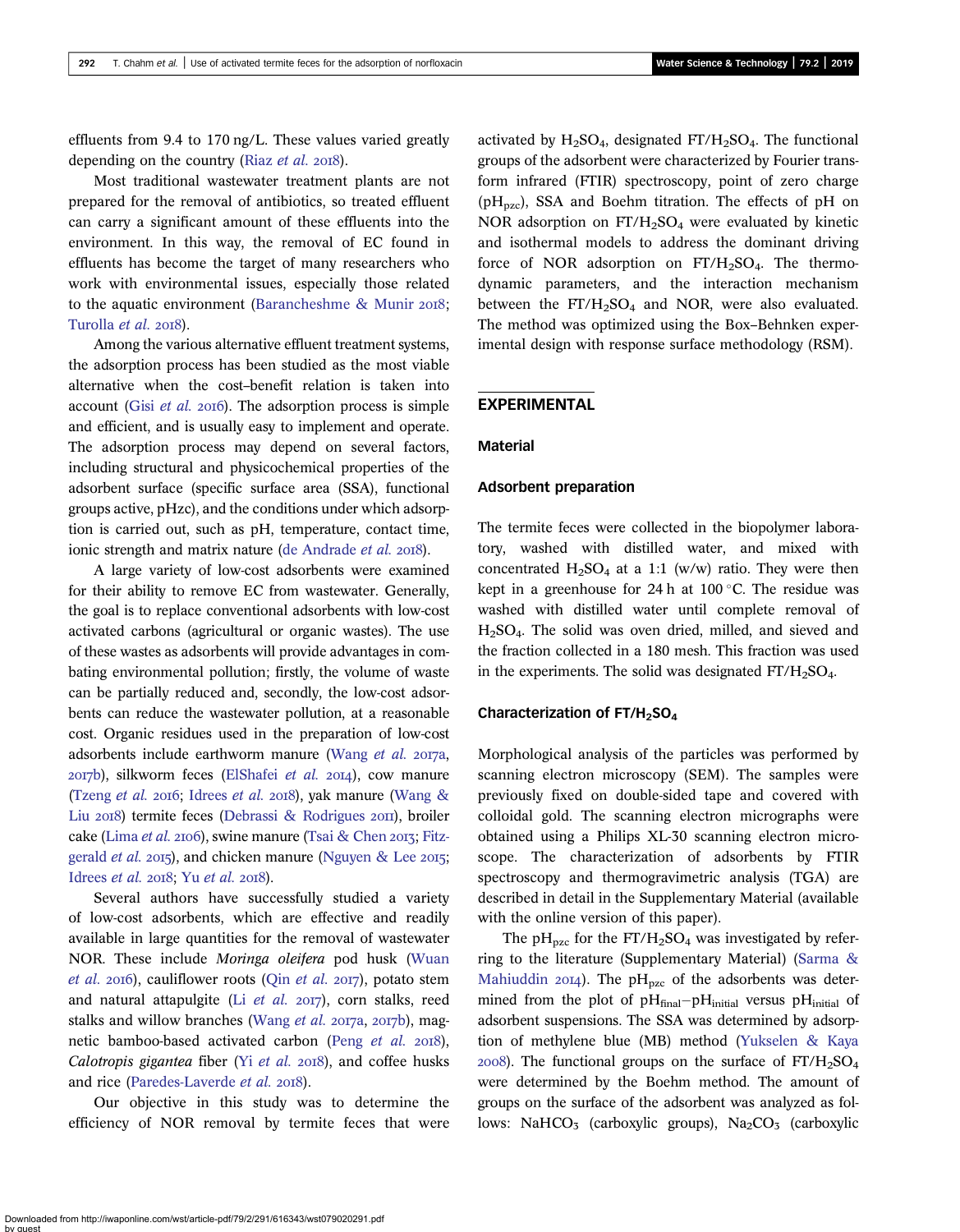groups and lactones), NaOH (carboxylic groups, lactones and phenolic groups) and HCl (basic sites) [\(ElShafei](#page-9-0) et al.  $20I4$ ).

## Norfloxacin adsorption

## Effect of pH

 $FT/H<sub>2</sub>SO<sub>4</sub>$ , 25 mg, was added to an aqueous solution of NOR (100 mg/L, 20 mL, pH 4.0–12.0). The pH of the solution was adjusted with aqueous solutions of HCl or NaOH. The suspension was shaken for 24 h at  $25^{\circ}$ C. The sample was centrifuged and the filtrate analyzed with a spectrophotometer. The concentrations of NOR were analyzed by absorbance measurements using a Jasco V-630 UV/Vis spectrophotometer, at a wavelength of 280 nm. The experiments were carried out in triplicate. The NOR adsorption capacity,  $q_e$  (mg/g), was calculated by the equation:

$$
q_e = \frac{(C_0 - C_e) \times V}{M} \tag{1}
$$

where  $C_0$  (mg/L) and  $C_e$  (mg/L) are the initial and equilibrium concentrations of NOR, respectively, V (L) is the volume of solution, and  $M$  (g) is the dry mass of adsorbents,

## Adsorption isotherm

Batch adsorption experiments were conducted in 125 mL Erlenmeyer flasks containing 25 mg of  $FT/H_2SO_4$  and 20 mL of NOR solutions with different initial concentrations (20, 35, 50, 75, 100 and 120 mg/L). The flasks were shaken for 2 h in a thermostated water bath shaker at different temperatures (25, 35, 45 and 55 $^{\circ}$ C). The experiments were carried out in triplicate. The sample was filtered using a syringe filter and the filtrate was analyzed with a spectrophotometer. The equilibrium data were analyzed using the Langmuir (S3), Freundlich (S4) and Sips (S5) isotherms, and the characteristic parameters for each isotherm were determined.

## Kinetic studies

Batch adsorption experiments were conducted in 125 mL Erlenmeyer flasks containing 25 mg of  $FT/H_2SO_4$  and 20 mL of NOR (50 mg/L) at 25, 40, 55 and 70  $\degree$ C. The flasks were shaken at predetermined time intervals (5, 30, 45, 60, 90, 120 and 150 min). The experiments were carried out in triplicate. Aqueous samples were taken from the solution and then filtered with a syringe filter. The NOR concentration of the filtrate was analyzed with a spectrophotometer. The

kinetic data were analyzed using the pseudo-first-order and pseudo-second-order model, and the characteristic parameters for each model were determined.

The suitability, accuracy and precision of the isotherm and kinetics models were tested by the chi-squared  $(\chi^2)$ and residual sum of squares (RSS) represented below:

$$
\chi^2 = \sum_{i=1}^n \frac{(q_e - q_m)2}{q_m} \tag{2}
$$

$$
RSS = \sum_{i=1}^{n} (q_e - q_m)_i^2
$$
 (3)

where,  $q_e$  and  $q_m$  are the adsorption capacity obtained experimentally and determined by the isotherm adsorption model, respectively.

## Box–Behnken statistical experimental design

Factorial design is useful for studying the joint effect of different factors on a response. The Box–Behnken design consisting of three factors: temperature, pH and initial NOR concentration, at three levels was chosen based on the adsorption capacity of NOR by  $FT/H_2SO_4$ . The design was composed of three levels:  $-1$  for low level,  $+1$  for high level and 0 for the center point, and a total of 15 runs were carried out to optimize the level. The amount of adsorbent (25 mg) and the volume of the solution (20 mL) were kept constant for the experiments (15 runs).

The selected variables were temperature (A), pH (B) and NOR concentration (C). The complete design consisted of 15 experimental points, as shown in Table S1 (available online). The NOR adsorption capacity was selected as the response to the combination of independent variables, which is adjusted by a second-order polynomial model, as follows:

$$
Q_e = \beta_0 + \beta_1 x_A + \beta_2 x_B + \beta_3 x_C + \beta_4 x_A^2 + \beta_5 x_B^2 + \beta_6 x_C^2 + \beta_5 x_A x_B + \beta_6 x_A x_C + \beta_7 x_B x_C
$$
 (4)

where  $\beta_0$  is the global mean representing the linear and quadratic regression coefficients related to the interactions, and A, B and C represent the temperature, pH and initial concentration, respectively.

The analysis of variance (ANOVA), the coefficient of determination  $R^2$ , probability P-value (with 95% confidence level) and Fisher's test were used to evaluate the statistical significance. All the statistical analyses, 3D surface plots and model fitting were carried out using the statistical software package Statistica 7.0.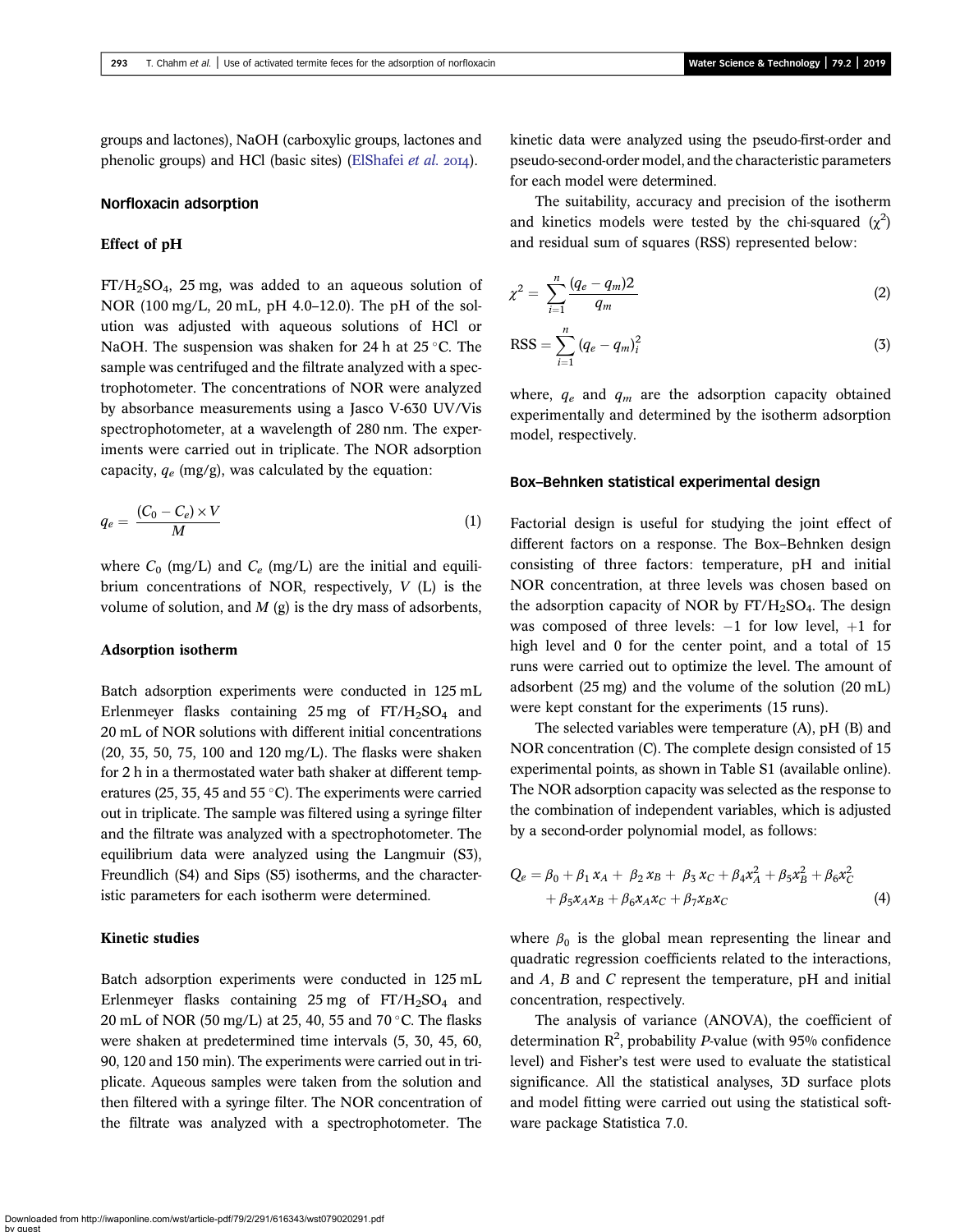## <span id="page-3-0"></span>RESULTS

# Characterization

As shown in Figure 1(a), the surface of treated termite feces was homogeneous, smooth, and flat. After activation (FT/  $H<sub>2</sub>SO<sub>4</sub>$ ), the surface was rough and porous (Figure 1(b)) due to the dehydrating action of activating agent, which leads to the development of porosity. The particle size distribution of the activated carbon obtained in this manner was determined as  $28.7 \pm 9.6 \,\mu m$ , Figure 1(c).

The  $pH_{pzc}$  of  $FT/H_2SO_4$ , Figure 1(d), was found to be approximately pH 1.7. Therefore, for pH values above 1.7, there was a predominant negatively charged surface of FT/H2SO4. At lower pH values, the surface charge may be mainly positively charged.

According to the Boehm method [\(ElShafei](#page-9-0) et al. 2014), the functional groups at the surface of the  $FT/H<sub>2</sub>SO<sub>4</sub>$  were phenolic 61.1 mg/g, lactonic 24.5 mg/g, and carboxylic 14.8 mg/g. The SSA determined by the MB adsorption method of  $FT/H_2SO_4$ , was found to be 81.3 m<sup>2</sup>/g. This SSA is large when compared to lignocellulosic walnut carbon 32.4 m<sup>2</sup>/g ([Hajati](#page-9-0) et al. 2016), oil fly ash 63 m<sup>2</sup>/g [\(Labaran & Vohra](#page-9-0) 2016), eucalyptus saw dust modified with acid 0.69–1.54 m<sup>2</sup>/g (Sun [et al.](#page-10-0) 2015), mango leaf powder 4.92 g/m<sup>2</sup> [\(Uddin](#page-10-0) *et al.* 2017) and other recently used biosorbents. The characterization through FTIR and thermal analysis of the  $FT/H<sub>2</sub>SO<sub>4</sub>$  are detailed in the Supplementary Material (available with the online version of this paper).

## Effect of pH

The influence of pH values ranging from 4 to 12.0 on the adsorption of NOR on  $FT/H_2SO_4$  was investigated, using an initial NOR concentration of 100 mg/L and a shaking time of 24 h at 25 °C [\(Figure 2\(a\)\)](#page-4-0). More than 83% of



Figure 1 | SEM image of waste of termite feces before H<sub>2</sub>SO<sub>4</sub> treatment (a) and after treatment (b), particle size distribution (c) and point of zero charge for FT/H<sub>2</sub>SO<sub>4</sub> adsorbent (d).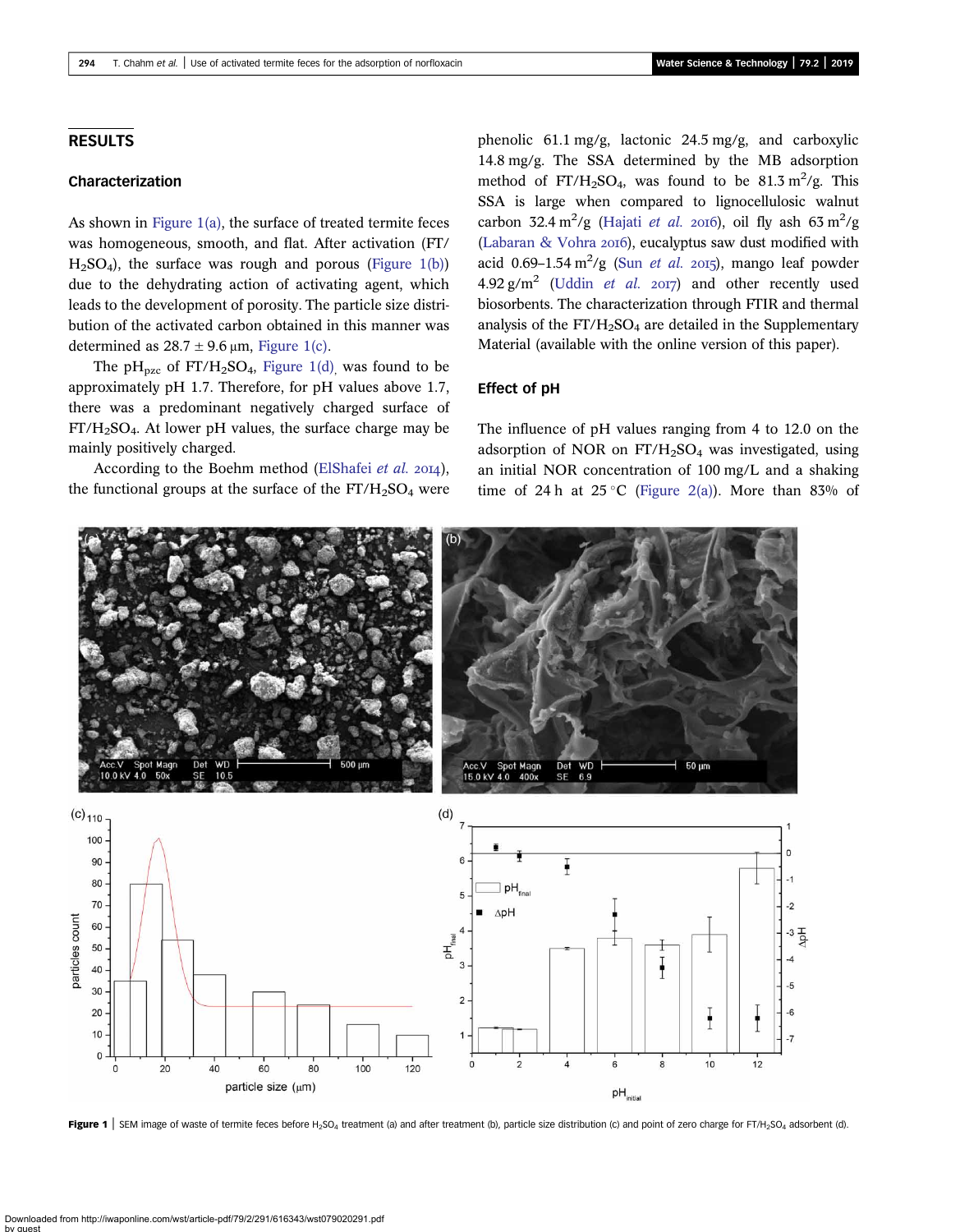<span id="page-4-0"></span>

**Figure 2** | Effect of pH (a) and temperature (b) on the adsorption of the NOR onto  $FT/H<sub>2</sub>SO<sub>4</sub>$ 

NOR was removed from aqueous solution by  $FT/H<sub>2</sub>SO<sub>4</sub>$ , at a wide range of pH values, indicating that  $FT/H<sub>2</sub>SO<sub>4</sub>$  had a wide pH range of application and a high NOR removal rate. The pH 8 had the highest NOR uptake (78.9 mg/g), which corresponds to the removal of 98% of the drug initially present in the solution.

The results showed that there was little difference between the effect of different pH values of the initial solution on the adsorption of NOR onto  $FT/H<sub>2</sub>SO<sub>4</sub>$ , due to the buffer effect, shown in the study of  $pH_{pzc}$  ([Figure 1\(d\)\)](#page-3-0). NOR is mainly in the form of a negative charge under experiment conditions (initial pH of 4.0–12.0), in which differences in electrostatic interactions between  $FT/H_2SO_4$ and NOR could be less significant. Similar observations were obtained by Li *[et al.](#page-9-0)* (2017) and Qin *et al.* (2017).

It is known that the drug molecules are mainly adsorbed by the adsorbent via electrostatic interaction, hydrophobic– hydrophobic interaction and hydrogen bonding, and the pH affects mainly the electrostatic interaction. NOR has two proton-sensing sites (piperazinyl and carboxyl groups) with pKa values of 6.22 and 8.51, respectively. Thus, NOR can exist in cationic form  $NOR<sup>+</sup>$ , zwitterionic and neutral form  $NOR^{\pm}/NOR^0$ , or anionic form  $NOR^-$ , depending on the pH of the solution. At pH 4.0 approximately 100% of NOR is in cationic form, at pH 7.0 around 88.7% is in the neutral form (zwitterion), and at pH 12 100% of NOR is in anionic form ([Souza](#page-10-0) et al. 2018).

The adsorption process of NOR in  $FT/H_2SO_4$  can be explained by different mechanisms. NOR has an aromatic part and functional groups which are suitable for hydrogen bonding. A dispersive force has been introduced between the free electron of NOR and the delocalized electron in the oxidized carbons ( $\pi$ -π interaction) [\(Kyzas & Deliyanni](#page-9-0)  $2015$ ; [Wang](#page-10-0) et al.  $2017a$ ,  $2017b$ ). Hydrogen bonding and electrostatic attraction through the carboxylic groups and protonated amine of NOR, respectively, seem to play significant roles in the adsorption onto the surface of carbonaceous-like adsorbents. The presence of a higher number of phenolic groups (61.1 mg/g) favors the interactions of hydrogen bonds between NOR and  $FT/H<sub>2</sub>SO<sub>4</sub>$  ([Paredes-](#page-9-0)[Laverde](#page-9-0) et al. 2018). Electron donor-acceptor interaction is one of the main driving forces in the adsorption of organic chemical molecules with benzene rings onto carbonaceous material. The binding of fluorine groups to benzene rings act as  $\pi$ -electron-acceptors due to the powerful electron with-drawing ability of N and F [\(Rostamian & Behnejad](#page-10-0)  $2017$ ). The hydroxyl groups present on the surface of the adsorbent (phenolic groups) can act as an electron donor.

Therefore, the  $\pi$ -π interaction, electron donor-acceptor interaction and hydrogen bonding may be one of the main mechanisms for NOR adsorption onto  $FT/H<sub>2</sub>SO<sub>4</sub>$ .

## Effect of temperature

The effect of temperature on the adsorption rate of NOR onto  $FT/H<sub>2</sub>SO<sub>4</sub>$  was investigated at temperatures of 25–55 °C using 25 mg of  $FT/H_2SO_4$  (Figure 2(b)). The results show that the adsorption capacity of NOR increased proportionally to temperature, indicating that the process is endothermic. The increase in adsorption capacity was attributed to the increase in pore size and to the activation of the adsorbent surface with increased temperature. In addition, increasing the temperature is known to increase the rate of diffusion of the adsorbate molecules across the external boundary layer and in the internal pores of the adsorbent particles. Similar effects of temperature were observed by other researchers in the removal of NOR, although using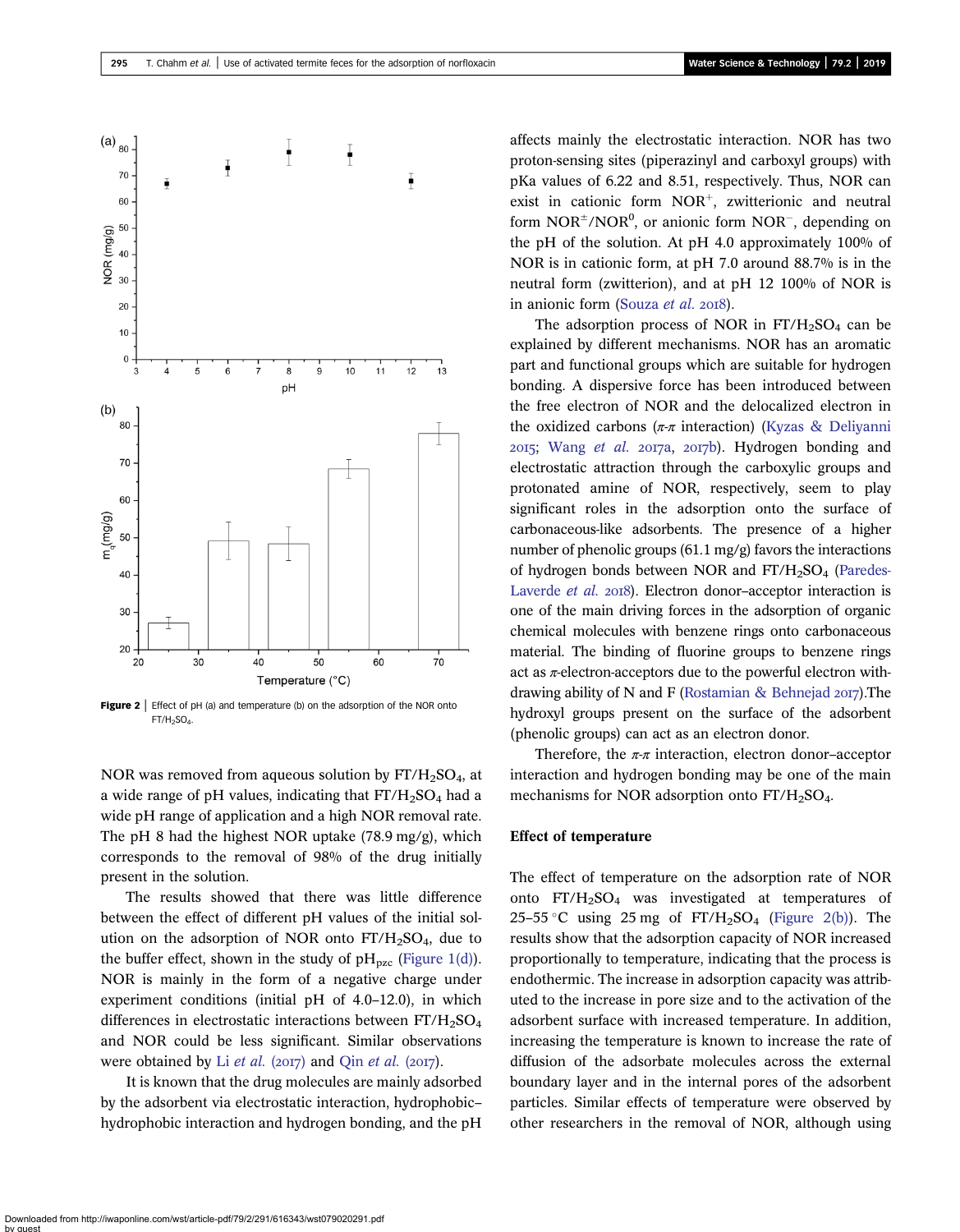different adsorbents, such as cauliflower roots (Oin [et al.](#page-9-0)  $20I7$ ), potato peel ([Kyzas & Deliyanni](#page-9-0)  $20I5$ ) and potato stem (Li  $et$  al. 2017).

## Adsorption kinetics

The amount of NOR removed as a function of time was studied, with an initial 100 mg/L concentration of NOR and an FT/H<sub>2</sub>SO<sub>4</sub> dosage of 25 mg at 25, 40 and 55 °C. Adsorption of NOR by adsorbent occurs very rapidly and is dependent on temperature. Figure 3 shows that increasing the temperature accelerated the sorption rate of NOR and reduced the time to reach equilibrium. When the temperature was increased from 25 to 55 $\degree$ C, the time needed for NOR adsorption to reach apparent equilibrium was reduced from 120 min to 60 min. There was a faster rate of adsorption at the initial stage, followed by a subsequent decrease. This may be due to the availability of a complete active bare surface. After saturating the exterior surface, NOR molecules enter the interior surface of the adsorbents, which is a relatively slow process.

The pseudo-first-order (Table S2 Equation (S1)) and pseudo-second-order (Table S2 Equation (S2)) kinetic models (available online) were used to obtain the sorption kinetics of NOR onto  $FT/H<sub>2</sub>SO<sub>4</sub>$ . The experimental data were then fitted to the pseudo-second-order equation (Figure 3 and Table 1). The kinetic data best fit the pseudo-second-order kinetic model, with a high correlation coefficient ( $\mathbb{R}^2$  > 0.97375) as compared to the pseudo-firstorder equation, and calculated lower values of  $\chi^2$  and RSS, and experimental  $q_e$  values (33.5, 41.4 and 43.8 mg/g) that



Figure 3 | (a) Pseudo-first-order kinetics and (b) pseudo-second-order kinetics model for adsorption of the NOR onto  $FT/H<sub>2</sub>SO<sub>A</sub>$ ; 20 mL of NOR solution with a concentration of 3.5 mg/L;  $T = 25$  °C; amount of adsorbent 0.025 g.

**Table 1** | Kinetics parameters for adsorption of NOR onto  $FT/H_2SO_4$ 

| Pseudo-first-order |  |
|--------------------|--|
|--------------------|--|

| Temperature (°C)    | $q_{ec}$ (mg/g) | $K_1$ (1/min)        | $R^2$  | $\chi^2$ | <b>RSS</b> |
|---------------------|-----------------|----------------------|--------|----------|------------|
| 25                  | 29.3            | $4.1 \times 10^{-2}$ | 0.9909 | 1.19     | 5.96       |
| 40                  | 37.5            | $4.7 \times 10^{-2}$ | 0.9504 | 9.75     | 58.56      |
| 55                  | 36.6            | $7.7 \times 10^{-2}$ | 0.9643 | 9.21     | 36.87      |
| Pseudo-second-order |                 |                      |        |          |            |
| Temperature (°C)    | $q_{ec}$ (mg/g) | $K_2$ (g/mg min)     | $R^2$  | $\chi^2$ | <b>RSS</b> |
| 25                  | 33.4            | $1.8 \times 10^{-3}$ | 0.9941 | 0.77     | 3.85       |
| 40                  | 42.8            | $1.5 \times 10^{-3}$ | 0.9737 | 5.17     | 31.04      |
| 55                  | 42.1            | $2.5 \times 10^{-3}$ | 0.9809 | 4.94     | 19.76      |
|                     |                 |                      |        |          |            |

were close to the calculated  $q_e$  values at each temperature tested (25, 40 and 55 $^{\circ}$ C) respectively.

Therefore, the fit of the data in the model and the kinetic parameters suggests that the pseudo-second-order kinetic model was followed in the adsorption of NOR onto FT/  $H<sub>2</sub>SO<sub>4</sub>$ . This result also indicates that chemisorption may be the rate limiting step of the adsorption process, where electron sharing occurs between NOR and  $FT/H_2SO_4$ ([Pouretedal & Sadegh](#page-9-0) 2014).

#### Isotherm adsorption

Adsorption capacity is a function of the initial NOR concentration, and is therefore a very important parameter in the adsorption process. As shown in Figure 4, higher initial



**Figure 4** | Langmuir, Freundlich and Sips isotherm model for adsorption of NOR onto FT/H<sub>2</sub>SO<sub>4</sub>; pH 7.5, T = 25 °C, amount of adsorbent 0.025 g.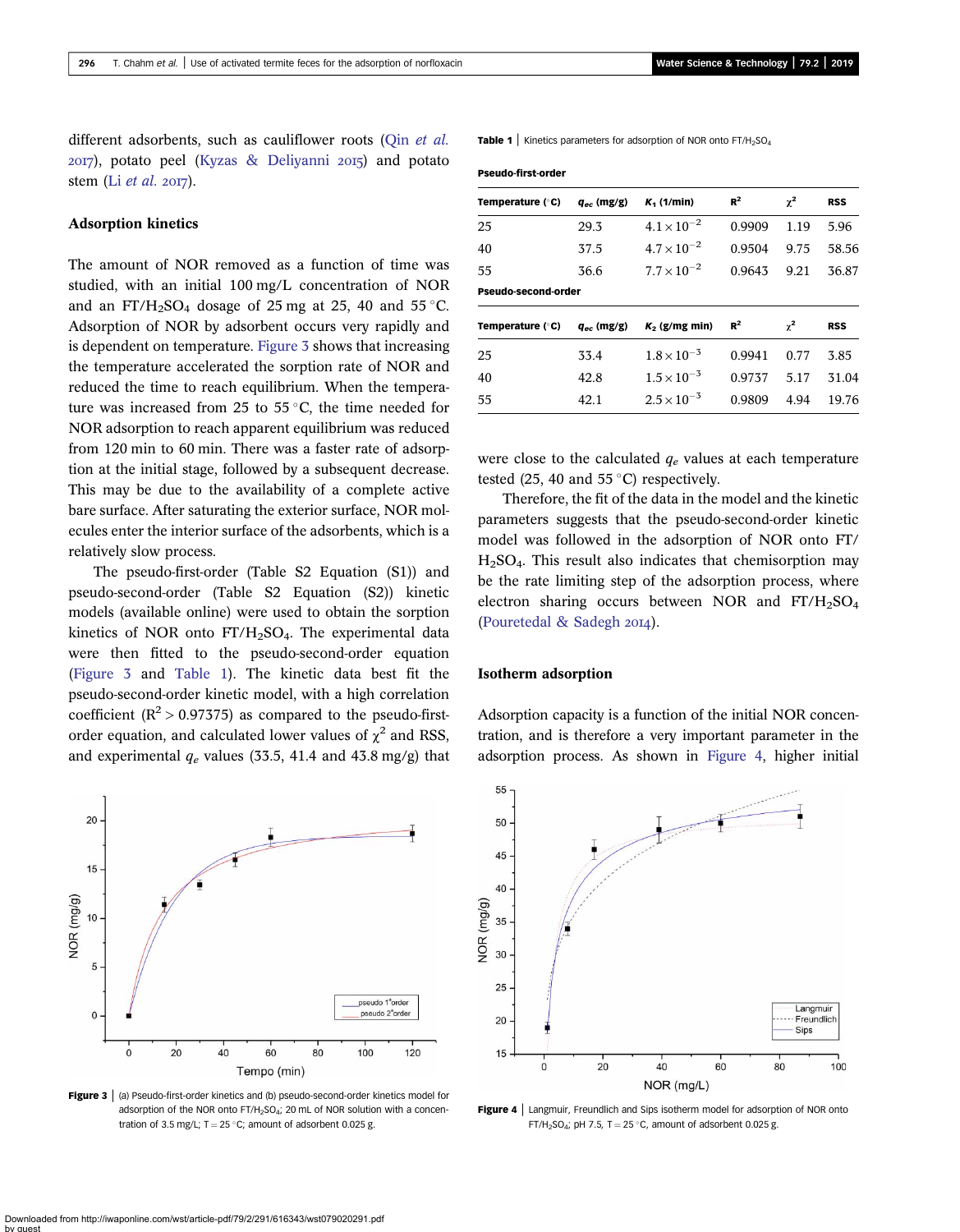concentrations of NOR resulted in increased adsorption capacity. This phenomenon may be explained by the fact that the active sites present on the surface of the adsorbents are limited in number, so that they become saturated at a certain concentration. The transport of a component from a region with a higher concentration to a region of lower concentration is referred to as a mass transfer process. This difference in concentrations is responsible for the occurrence of mass transfer; therefore the concentration gradient is the driving force. The increase in initial concentration of NOR increases the adsorption capacity. This result is in agreement with pre-vious studies by other researchers [\(Sadaf & Bhatti](#page-10-0) 2014).

The results were also fitted to Langmuir (Table S3 Equation (S3)), Freundlich (Table S3 Equation (S4)) and Sips (Table S3 Equation (S5)) adsorption isotherms in nonlinear form (available online). The calculated parameter of the corresponding  $R^2$ ,  $\chi^2$  and RSS values at different temperature are shown in Table 2. It is clear that the NOR adsorption process was well described by the Sips isotherm model, exhibiting the highest  $R^2$  (0.9272–0.9967), and lowest  $\chi^2$  (3.5–25.9) and RSS (0.40–77.7) that best fit the experimental data. The maximum biosorption capacity  $(q_m)$  increased from 30.2 to 104.4 mg/g when the temperature was increased from 25 to  $55^{\circ}$ C, suggesting that the adsorption was an endothermic process.

**Table 2** | Isotherm parameters for adsorption of NOR onto  $FT/H_2SO_4$ 

#### Langmuir

|                          | $q_m$ (mg/g) | $K_L$ (L/g) | <b>RSS</b> | $\chi^2$   | $R^2$    |        |
|--------------------------|--------------|-------------|------------|------------|----------|--------|
| $25^{\circ}C$            | 34.2         | 0.0680      | 2.8        | 1.4        | 0.9836   |        |
| 35 °C                    | 51.4         | 0.397       | 40.4       | 13.5       | 0.9434   |        |
| 45 °C                    | 58.8         | 0.222       | 81.9       | 20.4       | 0.9233   |        |
| $55^{\circ}$ C           | 94.5         | 0.215       | 23.8       | 5.9        | 0.9927   |        |
| <b>Freundlich</b>        |              |             |            |            |          |        |
|                          | $K_F$ (L/g)  | с           | <b>RSS</b> | $\chi^2$   | $R^2$    |        |
| $25^{\circ}C$            | 7.07         | 0.322       | 12.9       | 6.4        | 0.9255   |        |
| $35^{\circ}$ C           | 22.8         | 0.196       | 75.9       | 25.3       | 0.8938   |        |
| 45 °C                    | 19.2         | 0.260       | 98.8       | 24.7       | 0.9075   |        |
| $55^{\circ}$ C           | 26.5         | 0.337       | 149.3      | 37.3       | 0.9544   |        |
| <b>Sips</b>              |              |             |            |            |          |        |
|                          | $q_m$ (mg/g) | $K_S$ (L/g) | C          | <b>RSS</b> | $\chi^2$ | $R^2$  |
| $25\,^{\circ}\mathrm{C}$ | 30.2         | 0.0226      | 1.5        | 0.40       | 6.4      | 0.9976 |
| $35^{\circ}$ C           | 58.1         | 0.431       | 0.66       | 18.4       | 9.2      | 0.9742 |
| 45 °C                    | 64.9         | 0.256       | 0.74       | 77.7       | 25.9     | 0.9272 |
| $55^{\circ}$ C           | 104.4        | 0.225       | 0.82       | 10.6       | 3.5      | 0.9967 |

Table 3 | Comparison of different adsorbents for the adsorption of norfloxacin

| <b>Adsorbent</b>                                           | NOR adsorption (mg/g);<br>(adsorption condition) | Reference                                  |
|------------------------------------------------------------|--------------------------------------------------|--------------------------------------------|
| Potato stem biochar                                        | 2.6 (pH 2.9, 25 °C)                              | Li <i>et al.</i> $(2017)$                  |
| <i>Moringa oleifera</i> pod<br>husks (ammonium<br>treated) | 1.5 (pH 5.0, 25 $^{\circ}$ C)                    | Wuan <i>et al</i> .<br>(20I6)              |
| <i>Moringa oleifera</i> pod<br>husks (carbonized)          | 2.0 (pH 5.0, 25 $\degree$ C)                     | Wuan <i>et al</i> .<br>(20I6)              |
| Biochar roots of<br>cauliflowers                           | 29.5 (pH 6.5, 25 °C)                             | Qin <i>et al.</i> (2017)                   |
| Biochar straw                                              | 349 (pH 6.9 25 °C)                               | Yan <i>et al.</i> (2017)                   |
| Rice (Oryza sativa) husk 20.12 (pH 6.2, 25 °C)<br>wastes   |                                                  | Paredes-Laverdes<br><i>et al.</i> $(2018)$ |
| Coffee (Coffea arabica)<br>husk wastes                     | 33.56 (pH 6.2, 25 °C)                            | Paredes-Laverdes<br><i>et al.</i> (2018)   |
| $FT/H_2SO_4$                                               | 104 (pH 6.2, 55 °C)                              | In this work                               |

The adsorption of NOR on different adsorbents reported in the literature are presented in Table 3. The  $q_m$  of this study was found to be comparable with those of other adsorbents. The results indicate that  $FT/H<sub>2</sub>SO<sub>4</sub>$  has high potential for use in the treatment of drug-contaminated wastewater.

#### Thermodynamic parameters

The temperature influences the adsorption equilibrium, and its variations produce an increase in solubility of the molecules (if in liquid phase), and their diffusion within the pores of the adsorbent materials [\(Anastopoulos & Kyzas](#page-9-0) ). To determine the effects of temperature on NOR adsorption, adsorption experiments were conducted at 25–55  $\degree$ C. The thermodynamic parameters were determined using Table S4, Equations (S6)–(S8), and Figure S3 (Supplementary Material, available online).

Table 4 shows the thermodynamic parameters determined for the adsorption system. The negative value of  $\Delta G^0$  at 55 °C indicates the spontaneous nature of NOR

Table 4 | Thermodynamic parameters

| $\Delta S^0$ (J/mol) | $\Delta G^0$ (kJ/mol) | $R^2$     |
|----------------------|-----------------------|-----------|
| 198.7                | $(298)^a$ 2.8         | $-0.9612$ |
|                      | $(308)$ 1.38          |           |
|                      | $(318)$ 0.185         |           |
|                      | $(328) - 3,54$        |           |
|                      |                       |           |

aNumbers in brackets refer to temperature (K).

Downloaded from http://iwaponline.com/wst/article-pdf/79/2/291/616343/wst079020291.pdf by guest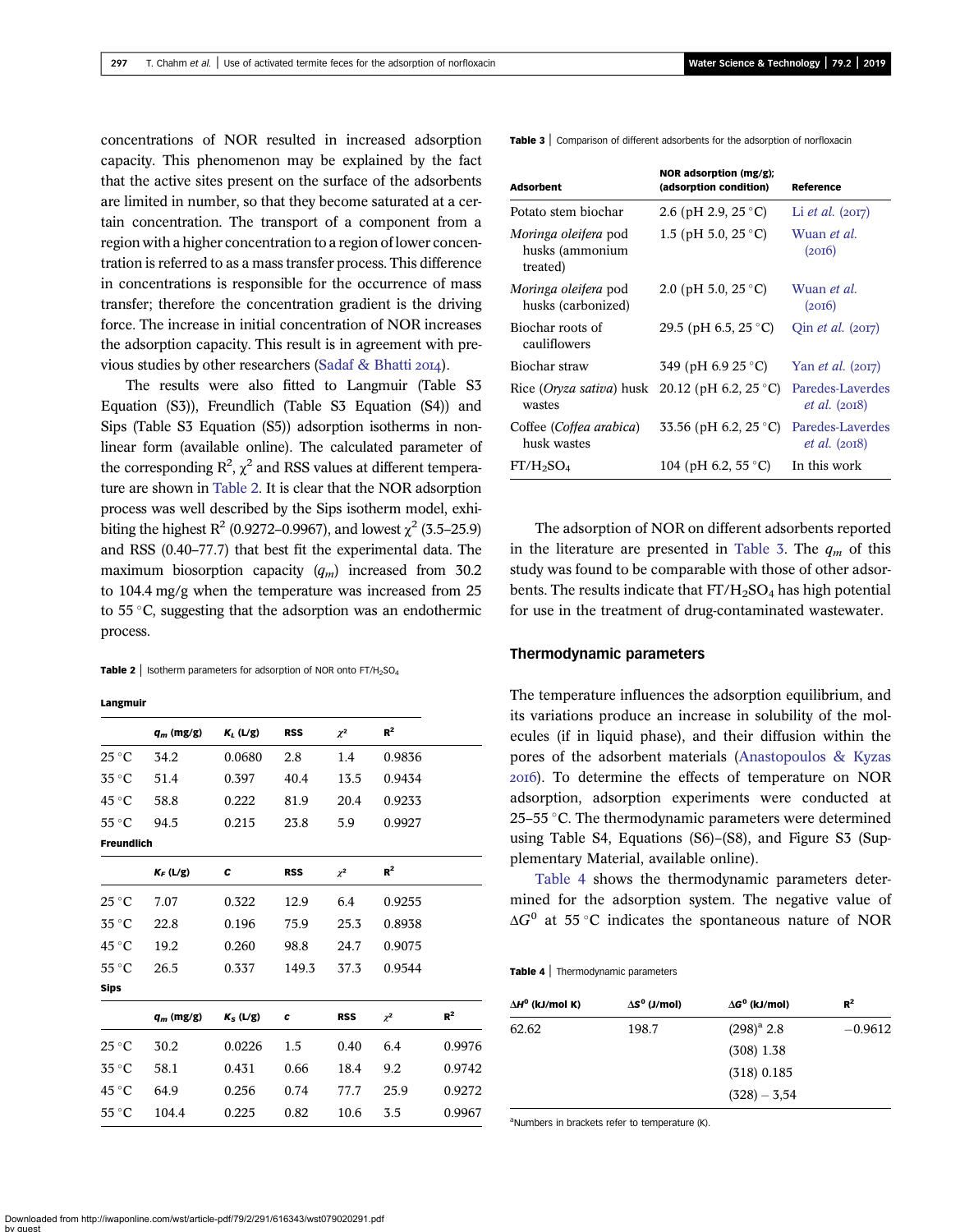adsorption at 55 °C. In addition, a decrease in  $\Delta G^0$  values with an increase in temperature indicates that the adsorption is more spontaneous at higher temperatures. The  $\Delta H^0$ values were found to be positive (62.6 kJ/mol K), which indicated the endothermic nature. Positive values were found for  $\Delta S^0$  (198.7 J/mol K), which reflects the increased randomness at the solid–liquid interface during the sorption and indicates an affinity of  $FT/H_2SO_4$  for NOR.

# RESPONSE SURFACE METHODOLOGY

The RSM was used to determine the importance of the pH, NOR concentration and temperature on the drug adsorption. Considering the Box–Behnken design, three levels were chosen for each of three independent variables, as indicated in Table S5 (available with the online version of this paper), using the three levels of  $-1$ , 0, and  $+1$  and equally spaced intervals. Significant and insignificant terms were determined, and then the predictive model was obtained. The removal of NOR by  $FT/H<sub>2</sub>SO<sub>4</sub>$  in terms of the significant factors is given in Equation (5)

$$
Y = 24.62 + 15.70A + 4.99A2 + 13.98B + 9.62C - 10.65C2
$$
\n(5)

Based on the coefficients in Equation (5), it can be concluded that by increasing the temperature (both linear and quadratic), pH (linear term) and NOR concentration (linear term), NOR adsorption rises; whereas, by increasing pH (quadratic term), NOR adsorption decreases. The main effects and the interaction effects of each factor with a P-value <0.05 are considered potentially significant. The temperature (A) had the greatest effect on removal efficiency, followed by pH (B), NOR concentration  $(C^2)$ , NOR concentration (C), and temperature  $(A<sup>2</sup>)$ . On the other hand, pH  $(B<sup>2</sup>)$  has little effect on the adsorption of NOR.

According to the ANOVA analysis shown in Table S6 (available online), the linear term temperature had the greatest effect on NOR adsorption, with an F-value of 53.70, followed by linear term pH, quadratic term NOR concentration, linear term NOR concentration and quadratic term temperature, with F-values of 49.78, 42.65, 18.62 and 9.37, respectively.

The SS was used to calculate the percentage contribution of each model term, since these quantities are predominant in the biosorption process, as the value of SS intensifies the significance of the corresponding source in the process. As shown in Table S6, the temperature of the solution showed the highest level of significance with a contribution of 24.08% (linear term), followed by pH with 22.31% (quadratic terms) and NOR concentration with a contribution of 19.14% (linear term) as compared to other components.

The goodness of the model in the present study resulted in the values of  $\mathbb{R}^2$  and adjusted  $\mathbb{R}^2$  values of 0.9641 and 0.9372 and is in reasonable agreement with the experimental results, suggesting that 96% of total variation for NOR adsorption can be revealed by the model and only 4% is left with residual variability.

The relationship between predicted and observed values of response regarding adsorption capacity for NOR by  $FT/H<sub>2</sub>SO<sub>4</sub>$  is shown in Figure S4 (available online), which shows that the maximum number of predicted responses and their residuals for each run were reasonably close to the diagonal line, suggesting that the model is adequate and statistically valid.

The Pareto chart of standardized effects shows the influence of each individual factor (linear and quadratic) investigated on the analytical response, as well as their interactions. The positive and negative effects of the variables/ parameters on the analytical response (NOR adsorption efficiency) are represented by horizontals bars. It should be noted that the length of the bar is proportional to the magnitude of statistically significant effects of each individual factor with respect to response. It can be seen from Figure S5 that sample temperature (linear term) has the significant influence on NOR adsorption, followed by pH (linear term) and NOR concentration (quadratic term).

The effect of interaction between temperature and pH on NOR adsorption can be observed by 3D response surface plots generated by RSM, as shown in [Figure 5](#page-8-0).

[Figure 5\(a\)](#page-8-0) indicates the simultaneous effect of pH and temperature on NOR adsorption efficiency for FT/H<sub>2</sub>SO<sub>4</sub> (at a constant NOR concentration of 50 mg/L). The NOR adsorption efficiency increased with an increase in pH from 2 to 11 and temperature (25–55 °C), and the maximum efficiency was obtained with pH 11 and 60  $\degree$ C (43 mg/g).

[Figure 5\(b\)](#page-8-0) shows the effect of NOR concentration and temperature (at constant pH 7.0): the adsorption efficiency increases with an increase in NOR concentration and temperature, and maximum adsorption was obtained with a temperature of  $55^{\circ}$ C and NOR concentration of 80 mg/L (52 mg/g).

The fitted surface plot of NOR adsorption versus the combined effect of initial NOR concentration and pH solution (at a constant temperature of 40  $^{\circ}$ C) is also shown in [Figure 5\(c\)](#page-8-0). It can be seen that the NOR adsorption

Downloaded from http://iwaponline.com/wst/article-pdf/79/2/291/616343/wst079020291.pdf by guest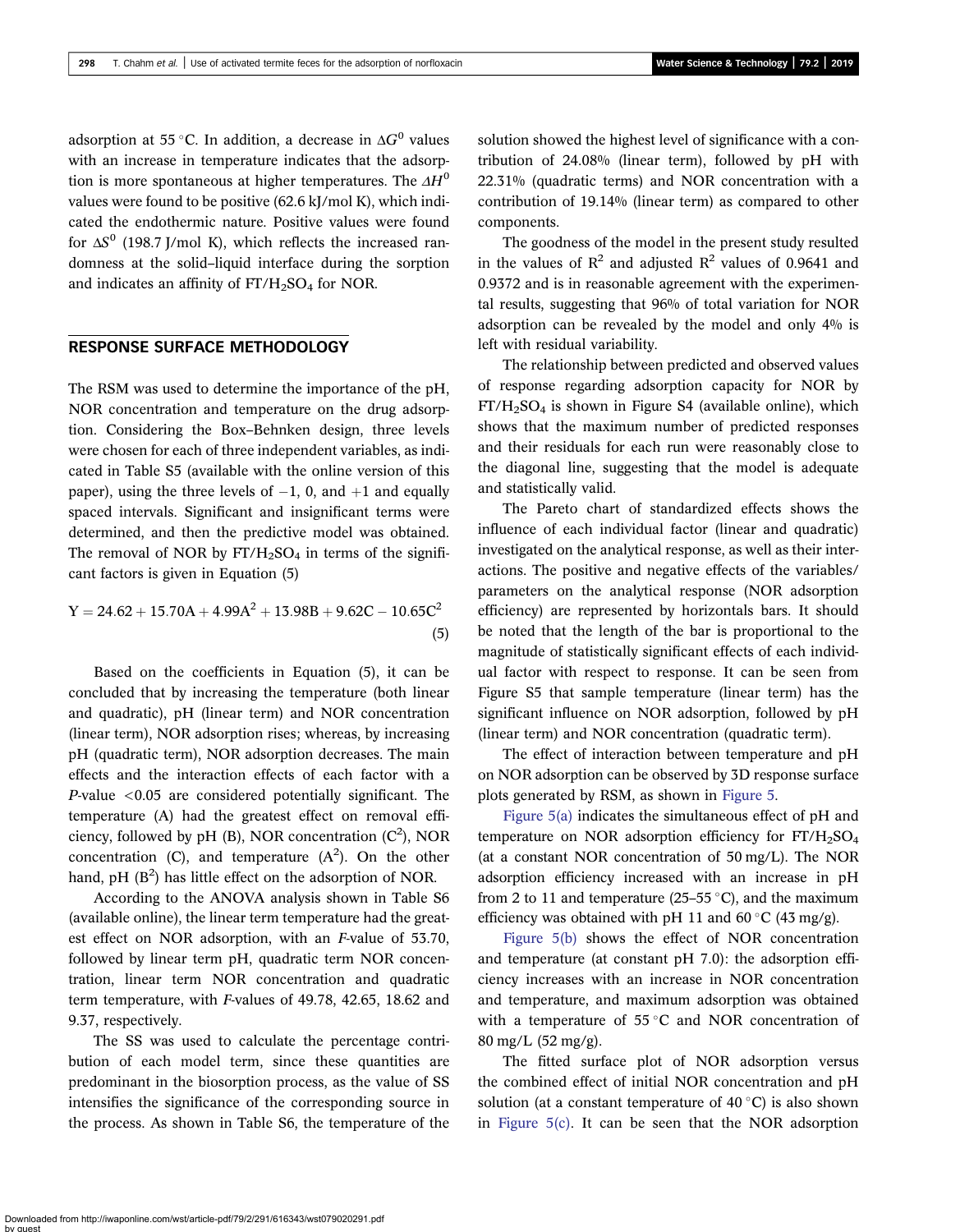<span id="page-8-0"></span>

Figure 5 | Surface response of NOR amount adsorbed (mg/g): pH x temperature (a), initial NOR concentration x temperature (b) and initial NOR concentration x pH (c).

efficiency increased with an increase in pH and NOR concentration, and maximum efficiency was obtained with

|  |  |  |  | <b>Table 5</b> $\vert$ Analysis of cost of preparation of FT/H <sub>2</sub> SO <sub>4</sub> |
|--|--|--|--|---------------------------------------------------------------------------------------------|
|--|--|--|--|---------------------------------------------------------------------------------------------|

| <b>Reagent/Energy</b>                             | Unit cost in<br>US\$     | Amount per kg<br>FT/H <sub>2</sub> SO <sub>4</sub> | Net price in<br>US\$ per kg |
|---------------------------------------------------|--------------------------|----------------------------------------------------|-----------------------------|
| $H_2SO_4$<br>(Sigma-Aldrich)                      | 25.94 per kg             | $0.5 \text{ kg}$                                   | 12.97                       |
| Activation energy<br>consumed                     | $0.14$ per kWh $9.6$ kWh | $(110\degree C)$ for<br>24 h)                      | 1.34                        |
| Water consumed<br>(washing)                       | 1.07 per $m3$            | $0.05 \text{ m}^3$                                 | 0.054                       |
| Net cost                                          |                          |                                                    | 14.33                       |
| Other cost<br>$(10\% \text{ net cost})$           |                          |                                                    | 1.143                       |
| Total cost                                        |                          |                                                    | 15.47                       |
| Commercial<br>activated carbon<br>(Sigma-Aldrich) |                          |                                                    | 105.60                      |

pH 11 and 80 $\degree$ C (53 mg/g). The effect of NOR concentration is so decisive that reducing or increasing the pH had a comparatively negligible effect on adsorption.

Cost analysis is an important parameter in the selection of adsorbent for the removal of drugs from wastewater. Currently, commercial activated carbon is used as adsorbent in the treatment process, but it is very expensive. There is an urgent need for a low-cost adsorbent that is as effective as commercial activated carbon, and is readily available in nature. This work is based on  $H<sub>2</sub>SO<sub>4</sub>$  impregnated termite feces. Details of the cost analysis are shown in Table 5.

# **CONCLUSION**

The present study showed that  $FT/H_2SO_4$  a low-cost waste. It was demonstrated that this adsorbent can be successfully used for the adsorption of NOR from water solution, and that its maximum adsorption capacity is comparable to that of other biosorbents reported in the literature. Based on the experiments, we observed that adsorption depends on the initial concentration, pH and temperature. The kinetics of NOR adsorption on  $FT/H<sub>2</sub>SO<sub>4</sub>$  was found to follow a pseudo-second-order rate equation. The thermodynamic parameters showed that the process is spontaneous, and is endothermic. The Sips model best fit the experimental results ( $R^2 > 0.983$ ). The maximum adsorption efficiency of NOR on  $FT/H_2SO_4$  was found to be 104.4 mg/g. The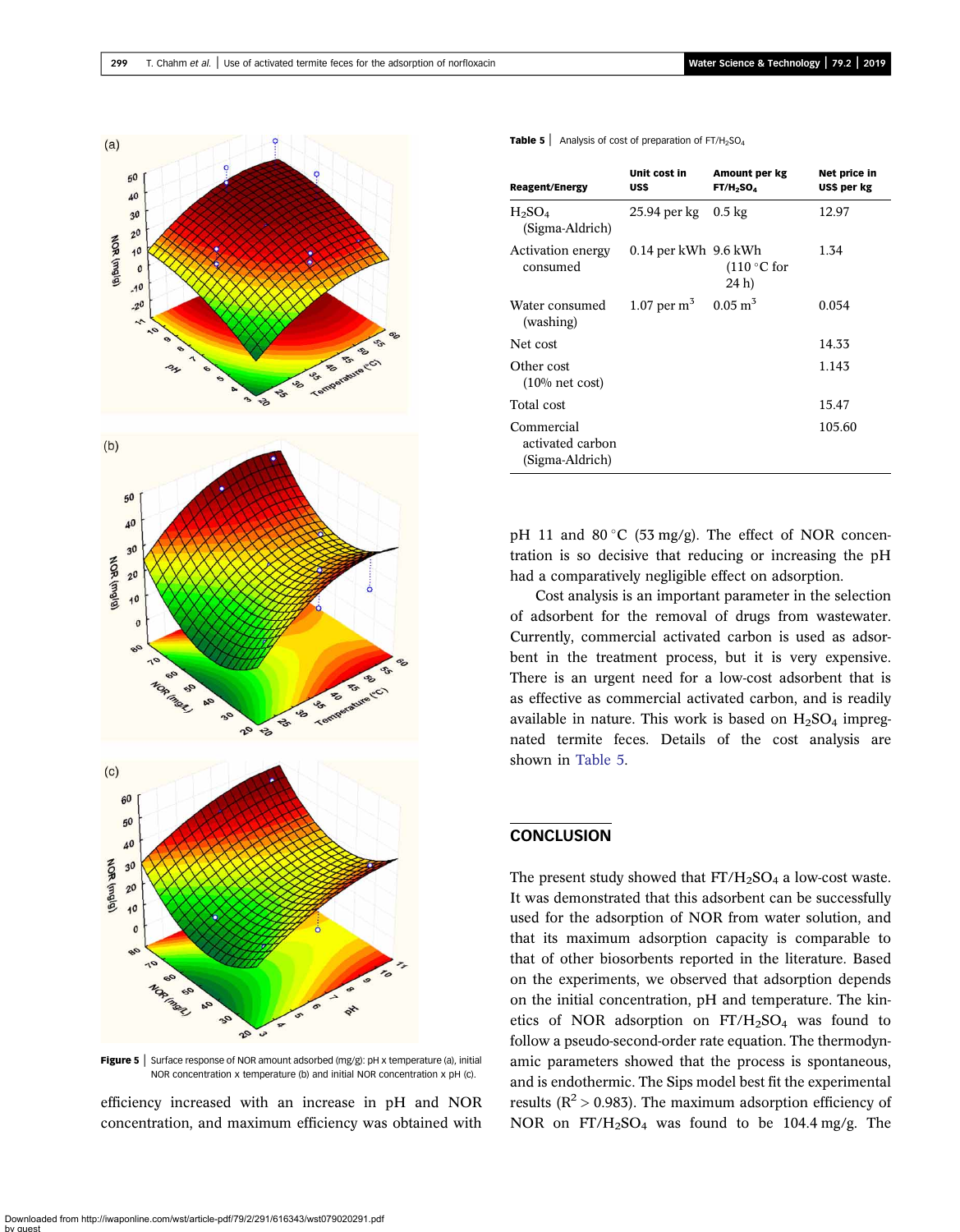<span id="page-9-0"></span>study of factorial design showed three important effects: NOR concentration (quadratic term) pH (linear term) and temperature.

## ACKNOWLEDGEMENTS

This study was financed in part by the Coordenação de Aperfeiçoamento de Pessoal de Nível Superior – Brasil (CAPES) – Finance Code 001.

## **REFERENCES**

- Anastopoulos, I. & Kyzas, G. Z. 2016 [Are the thermodynamic](http://dx.doi.org/10.1016/j.molliq.2016.02.059) [parameters correctly estimated in liquid-phase adsorption](http://dx.doi.org/10.1016/j.molliq.2016.02.059) [phenomena?](http://dx.doi.org/10.1016/j.molliq.2016.02.059) Journal of Molecular Liquids 218, 174–185.
- Barancheshme, F. & Munir, M. 2018 [Strategies to combat](http://dx.doi.org/10.3389/fmicb.2017.02603) [antibiotic resistance in the wastewater treatment plants](http://dx.doi.org/10.3389/fmicb.2017.02603), Frontiers in Microbiology. https://doi.org/10.3389/fmicb. 2017.02603
- Christou, A., Agüera, A., Bayona, J. M., Cytryn, E., Fotopoulos, V., Lambropoulou, D., Manaia, C. M., Michael, C., Revitt, M., Schroder, P. & Fatta-Kassinos, D. 2017 [The potential](http://dx.doi.org/10.1016/j.watres.2017.07.004) [implications of reclaimed wastewater reuse for irrigation on](http://dx.doi.org/10.1016/j.watres.2017.07.004) [the agricultural environment: the knowns and unknowns of](http://dx.doi.org/10.1016/j.watres.2017.07.004) [the fate of antibiotics and antibiotic resistant bacteria and](http://dx.doi.org/10.1016/j.watres.2017.07.004) [resistance genes](http://dx.doi.org/10.1016/j.watres.2017.07.004) – a review. Water Research 123, 448–467.
- de Andrade, J. R., Oliveira, M. F., da Silva, M. G. C. & Vieira, M. G. A. 2018 [Adsorption of pharmaceuticals from water and](http://dx.doi.org/10.1021/acs.iecr.7b05137) [wastewater using nonconventional low-cost materials: a](http://dx.doi.org/10.1021/acs.iecr.7b05137) [review](http://dx.doi.org/10.1021/acs.iecr.7b05137). Industrial Engineering Chemistry Research 57, 3103–3127.
- Debrassi, A. & Rodrigues, C. A. 2011 [Adsorption of cationic dyes](http://dx.doi.org/10.1002/clen.201000335) [from aqueous solution by termite feces, a non-conventional](http://dx.doi.org/10.1002/clen.201000335) [adsorbent.](http://dx.doi.org/10.1002/clen.201000335) Clean – Soil, Air, Water 39, 549–556.
- ElShafei, G. M. S., ElSherbiny, I. M. A., Darwish, A. S. & Philip, C. A. 2014 Silkworms' [feces-based activated carbons as cheap](http://dx.doi.org/10.1016/j.cherd.2013.09.004) [adsorbents for removal of cadmium and methylene blue from](http://dx.doi.org/10.1016/j.cherd.2013.09.004) [aqueous solutions](http://dx.doi.org/10.1016/j.cherd.2013.09.004). Chemical Engineering Research and Design 92, 461–470.
- Feng, M., Wang, Z., Dionysiou, D. D. & Sharma, V. K. 2018 [Metal](http://dx.doi.org/10.1016/j.jhazmat.2017.08.067)[mediated oxidation of fluoroquinolone antibiotics in water: a](http://dx.doi.org/10.1016/j.jhazmat.2017.08.067) [review on kinetics, transformation products, and toxicity](http://dx.doi.org/10.1016/j.jhazmat.2017.08.067) [assessment](http://dx.doi.org/10.1016/j.jhazmat.2017.08.067). Journal of Hazardous Materials 344, 1136–1154.
- Fitzgerald, S., Kolar, P., Classen, J., Boyette, M. & Das, L. [Swine manure char as an adsorbent for mitigation of](http://dx.doi.org/10.1002/ep.11972) p-cresol. Environmental Progress & Sustainable Energy 34. DOI 10. 1002/ep.
- Gisi, S. D., Lofrano, G., Grassi, M. & Notarnicola, M. [Characteristics and adsorption capacities of low-cost](http://dx.doi.org/10.1016/j.susmat.2016.06.002) [sorbents for wastewater treatment: a review.](http://dx.doi.org/10.1016/j.susmat.2016.06.002) Sustainable Materials and Technologies 9, 10–40.
- Grenni, P., Ancona, V. & Caracciolo, A. B. 2018 [Ecological effects](http://dx.doi.org/10.1016/j.microc.2017.02.006) [of antibiotics on natural ecosystems: a review](http://dx.doi.org/10.1016/j.microc.2017.02.006). Microchemical Journal 136, 25–39.
- Hajati, S., Ghaedi, M. & Mazaheri, H. 2016 [Removal of methylene](http://dx.doi.org/10.1080/19443994.2014.981217) [blue from aqueous solution by walnut carbon: optimization](http://dx.doi.org/10.1080/19443994.2014.981217) [using response surface methodology](http://dx.doi.org/10.1080/19443994.2014.981217). Desalination and Water Treatment 57, 3179–3193.
- Idrees, M., Batool, S., Kalsoom, T., Yasmeen, S., Kalsoom, A., Raina, S., Zhuang, Q. & Kong, J. 2018 [Animal manure-derived](http://dx.doi.org/10.1016/j.jenvman.2018.02.003) [biochars produced via fast pyrolysis for the removal of](http://dx.doi.org/10.1016/j.jenvman.2018.02.003) [divalent copper from aqueous media](http://dx.doi.org/10.1016/j.jenvman.2018.02.003). Journal of Environmental Management 213, 109–118.
- Kyzas, G. Z. & Deliyanni, E. A. 2015 [Modified activated](http://dx.doi.org/10.1016/j.cherd.2014.08.020) [carbons from potato peels as green environmental](http://dx.doi.org/10.1016/j.cherd.2014.08.020)[friendly adsorbents for the treatment of pharmaceutical](http://dx.doi.org/10.1016/j.cherd.2014.08.020) [effluents.](http://dx.doi.org/10.1016/j.cherd.2014.08.020) Chemical Engineering Research and Design 97, 135–144.
- Labaran, B. A. & Vohra, M. S. 2016 [Application of activated](http://dx.doi.org/10.1080/19443994.2015.1074118) [carbon produced from phosphoric acid-based chemical](http://dx.doi.org/10.1080/19443994.2015.1074118) [activation of oil fly ash for the removal of some charged](http://dx.doi.org/10.1080/19443994.2015.1074118) [aqueous phase dyes: role of surface charge, adsorption](http://dx.doi.org/10.1080/19443994.2015.1074118) [kinetics, and modeling.](http://dx.doi.org/10.1080/19443994.2015.1074118) Desalination and Water Treatment 57, 16034–16052.
- Li, Y., Wang, Z., Xie, X., Zhu, J., Li, R. & Qin, T. 2017 [Removal of](http://dx.doi.org/10.1016/j.colsurfa.2016.11.064) [Norfloxacin from aqueous solution by clay-biochar](http://dx.doi.org/10.1016/j.colsurfa.2016.11.064) [composite prepared from potato stem and natural attapulgite](http://dx.doi.org/10.1016/j.colsurfa.2016.11.064). Colloids and Surfaces A: Physicochemical and Engineering Aspects 514, 126–136.
- Lima, I., Klasson, K. T. & Uchimiya, M. 2016 [Selective release of](http://dx.doi.org/10.12783/issn.1544-8053/13/1/6) [inorganic constituents in broiler manure biochars under](http://dx.doi.org/10.12783/issn.1544-8053/13/1/6) [different post-activation treatments](http://dx.doi.org/10.12783/issn.1544-8053/13/1/6). Journal of Residuals Science & Technology 13, 37-48.
- Nguyen, M. V. & Lee, B. K. 2015 [Removal of dimethyl sulfide from](http://dx.doi.org/10.3390/su71115057) [aqueous solution using cost-effective modified chicken](http://dx.doi.org/10.3390/su71115057) [manure biochar produced from slow pyrolysis.](http://dx.doi.org/10.3390/su71115057) Sustainability 7, 15057–15072.
- Paredes-Laverde, M., Silva-Agredo, J. & Torres-Palma, R. A. [Removal of norfloxacin in deionized, municipal water and](http://dx.doi.org/10.1016/j.jenvman.2018.02.047) [urine using rice \(](http://dx.doi.org/10.1016/j.jenvman.2018.02.047)Oryza sativa) and coffee (Coffea arabica) [husk wastes as natural adsorbents](http://dx.doi.org/10.1016/j.jenvman.2018.02.047). Journal of Environmental Management 213, 98–108.
- Peng, X., Hu, F., Zhang, T., Qiu, F. & Dai, H. 2018 [Amine](http://dx.doi.org/10.1016/j.biortech.2017.10.095)[functionalized magnetic bamboo-based activated carbon](http://dx.doi.org/10.1016/j.biortech.2017.10.095) [adsorptive removal of ciprofloxacin and norfloxacin: a batch](http://dx.doi.org/10.1016/j.biortech.2017.10.095) [and fixed-bed column study.](http://dx.doi.org/10.1016/j.biortech.2017.10.095) Bioresource Technology 249, 924–934.
- Pouretedal, H. R. & Sadegh, N. 2014 [Effective removal of](http://dx.doi.org/10.1016/j.jwpe.2014.03.006) [amoxicillin, cephalexin, tetracycline and penicillin G from](http://dx.doi.org/10.1016/j.jwpe.2014.03.006) [aqueous solutions using activated carbon nanoparticles](http://dx.doi.org/10.1016/j.jwpe.2014.03.006) [prepared from vine wood.](http://dx.doi.org/10.1016/j.jwpe.2014.03.006) Journal of Water Process Engineering 1, 64–73.
- Qin, T., Wang, Z., Xie, X., Xie, C., Zhu, J. & Li, Y. 2017 [A novel](http://dx.doi.org/10.2166/wst.2017.494) [biochar derived from cauliflower \(](http://dx.doi.org/10.2166/wst.2017.494)Brassica oleracea L.) roots [could remove norfloxacin and chlortetracycline efficiently.](http://dx.doi.org/10.2166/wst.2017.494) Water Science and Technology 76, 3307–3318.
- Riaz, L., Mahmood, T., Khalid, A., Rashid, A., Siddique, M. B. A., Kamal, A. & Coyne, M. S. 2018 [Fluoroquinolones \(FQs\) in the](http://dx.doi.org/10.1016/j.chemosphere.2017.10.092)